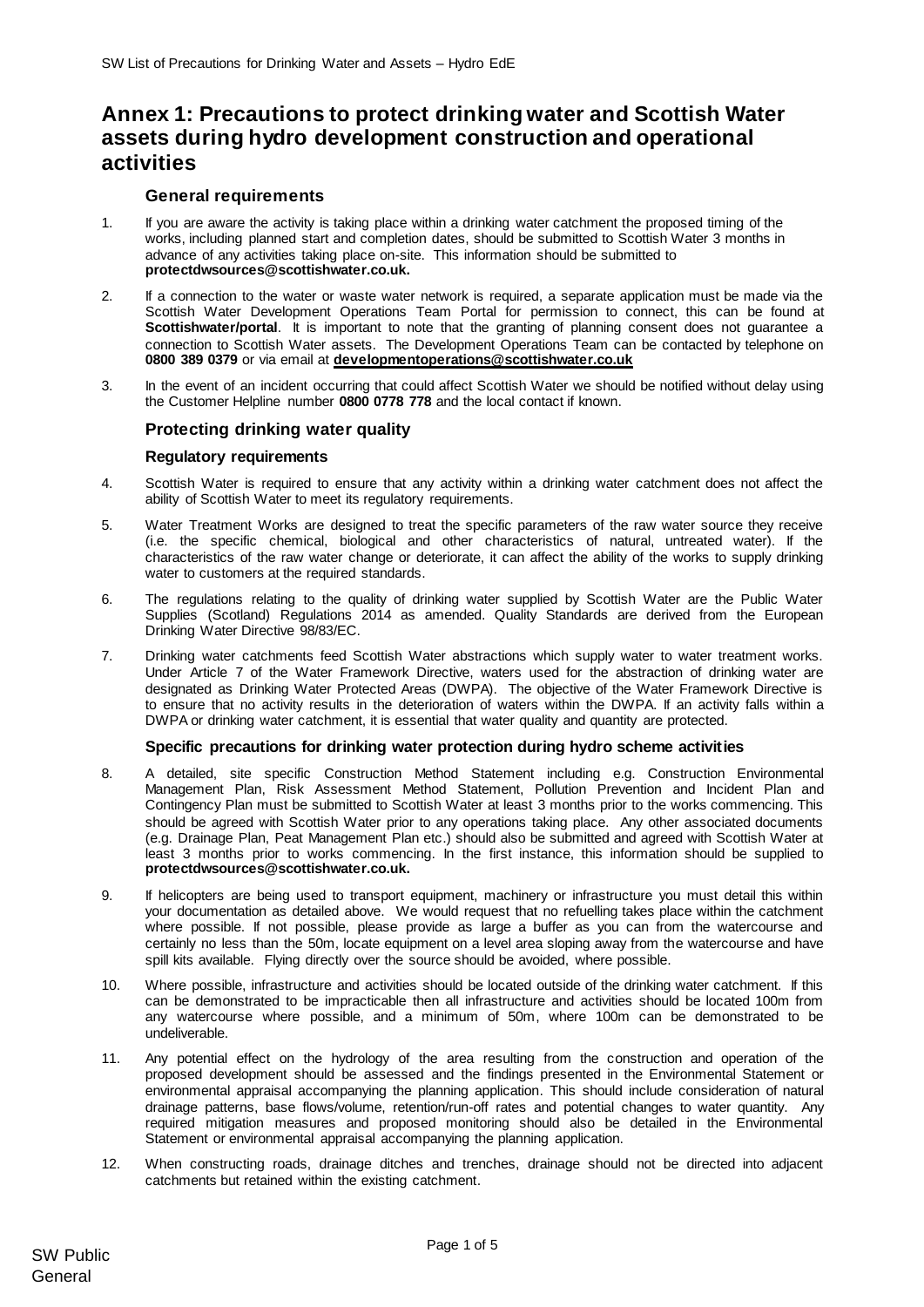- 13. Restoration or reseeding of access routes should be considered as routes can become degraded as work progresses.
- 14. Bog Mats or Ground Guards are recommended for use as ground protection solutions for creating long term temporary access roads and trackways onto sites, limiting the impact on the environment as they limit surface degradation.
- 15. Any potential pollution risk which could affect water quality should be considered and mitigation measures implemented to prevent deterioration in water quality and pollution incidents. This includes sediment run-off, soil or peat erosion, management of chemicals, fuels and oils, etc. (see also poin[t 16](#page-1-0) below). This should be considered for operations at all stages of development including pre- and post-construction.
- 13 Mitigation measures to prevent pollution to watercourses should be outlined in the Environmental Statement or environmental appraisal accompanying the planning application, and adopted in the Construction Method Statement/Construction Environmental Management Plan prior to work starting onsite. Any mitigation measures implemented should be checked regularly, maintained and improved to prevent deterioration in water quality and pollution incidents.
- 14 Sustainable drainage (SUDs) options should be considered, such as settlement ponds and designated filtration areas.
- 15 Consideration should be given to the use of food grade oils within turbines in close proximity to watercourses. The use of food grade oils within other plant and vehicles should also be considered depending on the risk to the drinking water catchment.
- 16. Watercourses that feed into any watercourses or reservoirs that Scottish Water abstracts from should be considered when developing new road or access infrastructure. Any crossing of these watercourses should be kept to a minimum. Pollution prevention measures should be put in place at each crossing point and silt traps, or equivalent, should be installed at regular intervals to minimise the risk from pollution.
- 17. Once constructed, site roads and access routes should be regularly maintained to ensure minimal erosion, and hence run-off and pollution, from the road surface. Avoid using material resulting in metallic, sulphide-rich or strongly acidic polluted water run-off, ideally using inert materials with low erodibility
- <span id="page-1-0"></span>16 No refuelling or storage of fuel or hazardous materials should take place within the drinking water catchment area. If this can be demonstrated to be impracticable, then the appropriate Pollution Prevention Guidelines (PPGs) or updated Guidance for Pollution Prevention (GPPs) should be followed. This includes, GPP 2: Above ground oil storage tanks, GPP 5 Works and maintenance in or near water, PPG 6: Working and Construction and Demolition Sites, GPP 8: Safe storage and disposal of used oils, GPP 21: Pollution incident response planning and PPG 22: Incident response – dealing with spills. Rather than 10m buffers from watercourses, we would recommend 50m buffers are applied to watercourses and 50m applied to spring, well or borehole. Oil storage should be in accordance with The Water Environment (Oil Storage) Regulations (Scotland) 2006. There should be dedicated oil storage areas created. Spill kits should be located within all vehicles, plant and high risk areas, as well as the consideration and use of nappies and booms.
- 17 Waste storage, concrete preparation and all washout areas should not be within the drinking water catchment area. If this can be demonstrated to be impracticable then this should be in dedicated areas 50m from a watercourse and designed to be contained and to prevent escape of materials/run-off to the environment. Any waste must be removed safely from site for the required treatment and disposal.
- 18 Welfare/waste water facilities should preferably be located outside the drinking water catchment. If not practicable, then portable toilets should be used and waste disposed of off-site. Alternatively secondary treatment and soakaways should be used and, if required, a sampling chamber installed and sampling programme agreed. The proposed method of managing welfare and waste water facilities should be detailed in the Environmental Statement or environmental appraisal accompanying the planning application. If sampling is required, Scottish Water should be contacted via **PlanningConsultations@scottishwater.co.uk** in the first instance..
- 18. Any proposed abstractions for activities such as welfare facilities or cement batching plants should be detailed in the Environmental Statement or environmental appraisal accompanying the planning application.
- 19 Induction training should be given to all personnel on-site and should include Scottish Water site sensitivities in relation to drinking water catchments and assets (see below), as well as spill response as outlined in PPG 22: Dealing with spills.
- 20 Construction and Environmental Management Plans, Pollution Prevention and Contingency Plan and associated documents should include the Scottish Water Customer Helpline Number **0800 0778 778** and the local contact details.

#### **Protecting drinking water in peatland areas**

21 When peat is present within the proposed area of activity the Environmental Statement or environmental appraisal accompanying the planning application should include an assessment on the potential release of colour, dissolved organic carbon and total organic carbon as a result of changes to hydrology and/or physical disturbance. This should cover the construction and post-construction phases.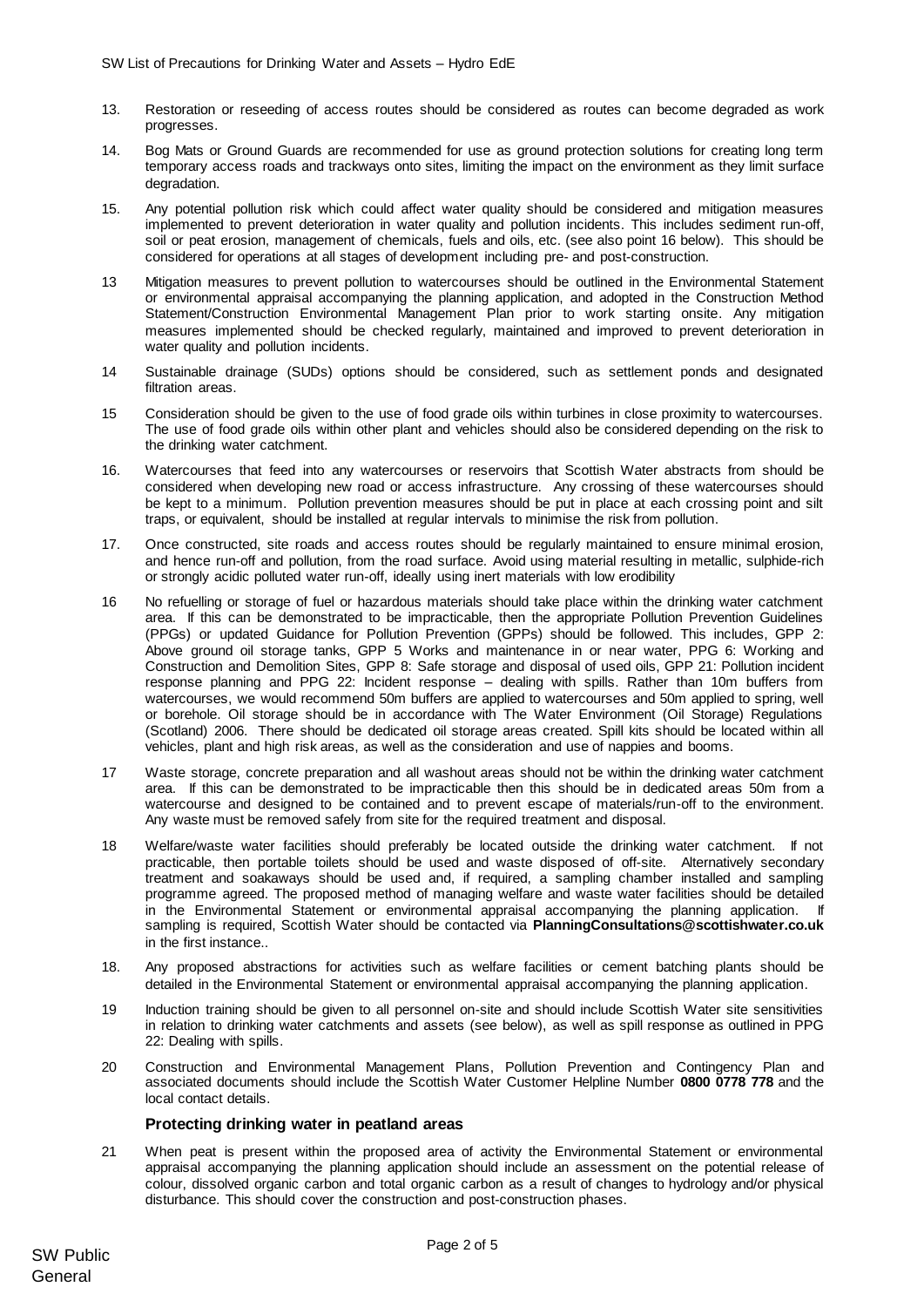- 22 Excavations and ground disturbance in areas of deep peat should be avoided. Deep peat is considered to be peat greater than 0.5m deep.
- 23 The natural hydrology within peat should be maintained and/or restored. This should be taken into account when designing the access tracks, pipelines, power house, etc. Any necessary measures to maintain natural drainage of peat and sub-surface hydrology, such as tailored drain spacing on access tracks, should be implemented as part of the design of the development.
- 24 Scottish Water requests that, where possible, access tracks in the drinking water catchment are constructed as floating tracks with adequate provision for maintaining existing drainage patterns.
- 25 Exposed soils and peat can release sediment, colour and dissolved organic carbon. The use of geotextiles, turf replacement and/or reseeding, should be undertaken as soon as possible.
- 26 Restoration of any degraded peat should be considered for areas within the drinking water catchment.
- 27 Turves should be carefully removed and stored vegetative side up so they can be placed back over any excavated soils to ensure the soils surface stabilises and recovers as quickly as possible.

#### **Protecting drinking water due to forestry activity**

- 28 An assessment of any forestry activity, including felling, planting or other activity, likely to affect the drinking water catchment should be included in the Environmental Statement or environmental appraisal accompanying the planning application. Any specific mitigation measures should be identified and incorporated into the Construction Environmental Management Plan for the site prior to works commencing.
- 29 The Environmental Statement or environmental appraisal accompanying the planning application should include details on the harvesting/clearance process for any felling/woodland removal. The least disturbing method/s should be selected where possible.
- 30 Any historic drains or ditches within the site boundary that discharge directly to a watercourse in the drinking water catchment should be blocked and slowly discharged to a buffer area in line with current Forestry and Water Know the Rules booklet. Where possible, this should be undertaken in advance of any work being carried out on-site, to provide protection for watercourses during site activities.

#### **Monitoring requirements to protect drinking water quality**

- 19. Depending on the vulnerability of the public water supply, Scottish Water may request that a water sampling programme shall be established and agreed with Scottish Water. This should assess the baseline water quality for a minimum of one year prior to any activities commencing on-site where possible, including ground investigations and any felling activities, to allow an accurate understanding of baseline conditions at the site. Water sampling should continue during construction and then post-construction for a minimum of one year. Following completion of one year of sampling post-construction, this should be reviewed to determine whether this should continue for a further agreed period. The parameters, frequency and sampling locations will also need to be agreed with Scottish Water. This monitoring will establish if any decline in water quality can be attributed to the development. It may also be necessary to establish trigger levels to determine when any potential issues should be reported to Scottish Water.
- 20. During activities, a programme of daily visual inspection of the watercourses, flow conditions (i.e. high, medium, low, or no flow), prevailing weather and any other pertinent observations, will be required to be implemented. The results should be recorded and the information submitted to Scottish Water (i.e. in a monthly progress report). This should be undertaken when water quality samples are taken if sampling has been agreed as necessary. Proposals for monitoring should be submitted to **protectdwsources@scottishwater.co.uk.**
- 31 The appointed Contractor/Site Foreman or Ecological or Environmental Clerk of Works should have relevant knowledge and experience to provide advice and monitor compliance with measures for the protection of water quality in relation to abstractions for water supply.
- 32 Depending on the vulnerability of the public water supply, Scottish Water may request that a dedicated Environmental Manager be appointed and present on-site to assess and monitor any effects caused by the development.

#### **Guidance documents**

- 33 Please ensure the appropriate Guidance Documents are followed, including
	- Guide to Hydropower Best Practice. SEPA, Version 2 (January 2015).
	- Floating Roads on Peat. Forestry Civil Engineering and SNH. (August 2010).
	- Constructed tracks in the Scottish Uplands,  $2^{nd}$  edition. SNH (June 2013).
	- The UK Forestry Standard The Governments approach to Sustainable Forestry 2017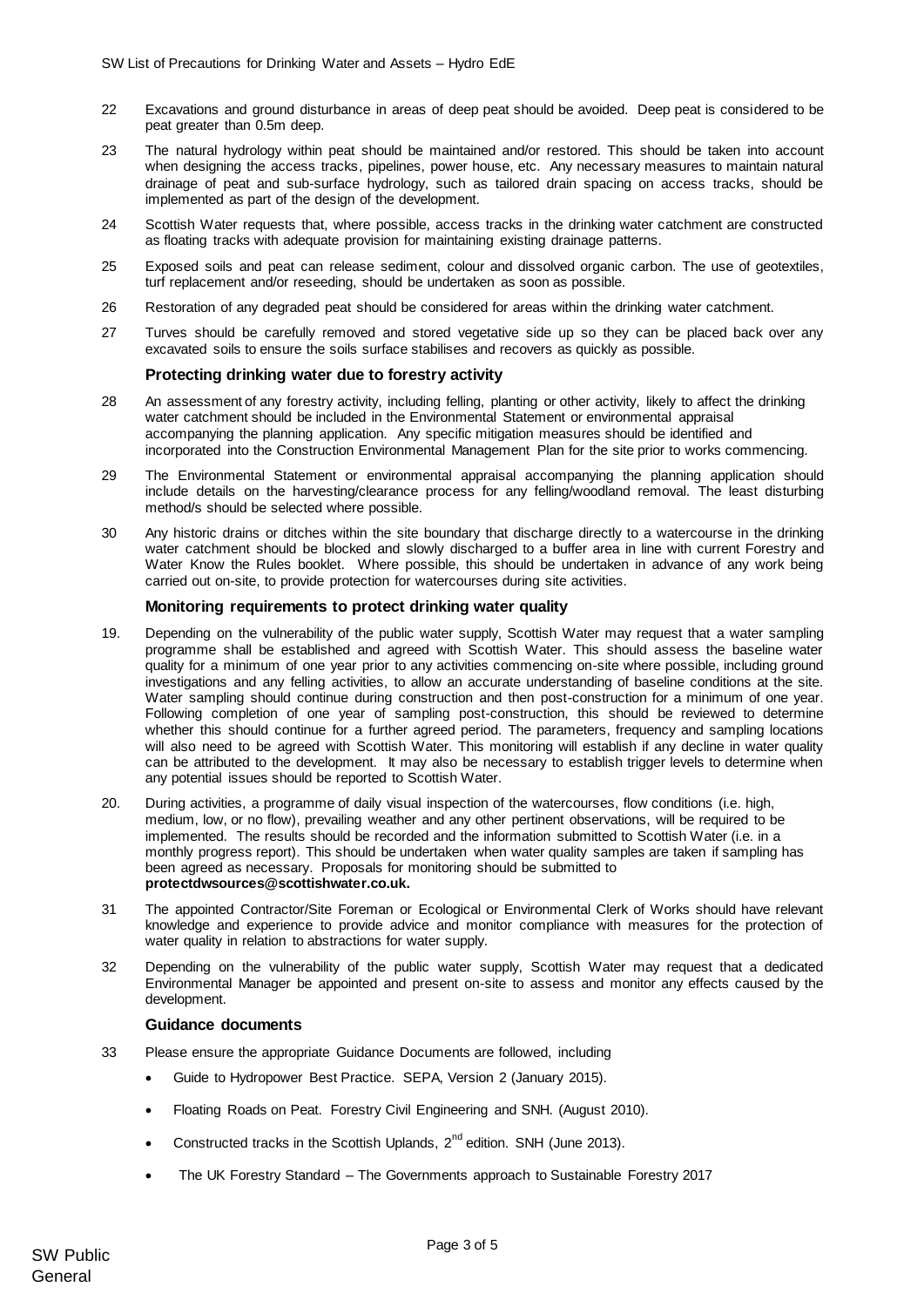- Forestry and Water Scotland [\(http://www.confor.org.uk/resources/forestry-water-scotland/guidance](http://www.confor.org.uk/resources/forestry-water-scotland/guidance-documents/)[documents/\)](http://www.confor.org.uk/resources/forestry-water-scotland/guidance-documents/)
- General Binding Rules under the Controlled Activities Regulations (see The Water Environment (Controlled Activities) Scotland Regulations 2011 (as amended) A Practical Guide, Version 8.3 February  $2019$
- SEPA Pollution Prevention Guidance (visit [http://www.sepa.org.uk/regulations/water/guidance/\).](http://www.sepa.org.uk/regulations/water/guidance/)
- CREW Rural Sustainable Drainage Systems (visit [https://www.crew.ac.uk/sites/www.crew.ac.uk/files/sites/default/files/publication/Rural%20SuDS%20Desi](https://www.crew.ac.uk/sites/www.crew.ac.uk/files/sites/default/files/publication/Rural%20SuDS%20Design%20and%20Build%20Guide%20December%202016.pdf) [gn%20and%20Build%20Guide%20December%202016.pdf\)](https://www.crew.ac.uk/sites/www.crew.ac.uk/files/sites/default/files/publication/Rural%20SuDS%20Design%20and%20Build%20Guide%20December%202016.pdf)

## **Protecting Scottish Water assets**

- 34 If an activity associated with any third party works is located within the vicinity of an existing Scottish Water asset, it is essential that these assets are protected from damage. To this end, the developer will be required to comply with Scottish Water's current process, guidance, standards and policies in relation to such matters.
- 35 Copies of Scottish Water's relevant record drawings can be obtained from the undernoted Asset Plan Providers. This is distinct from the right to seek access to and inspect apparatus plans at Scottish Waters area offices, for which no charge is applied.

**Site Investigation Services (UK) Ltd** Tel: 0333 123 1223 Email: sw@sisplan.co.uk **[www.sisplan.co.uk](http://www.sisplan.co.uk/)**

#### **National One-Call**

Tel: 0844 800 9957 Email: swplans@national-one-call.co.uk **[www.national-one-call.co.uk/swplans](http://www.national-one-call.co.uk/swplans)**

#### **Cornerstone Projects Ltd**

Tel: 0151 632 5142 Email: [enquiries@cornerstoneprojects.co.uk](mailto:enquiries@cornerstoneprojects.co.uk) **http://www.cornerstoneprojects.co.uk/index.php/scottishwaterplans**

- 36 It should be noted that the site plans obtained via the Asset Plan providers are indicative and their accuracy cannot be relied upon.
- 37 It is recommended for EIA's, housing and mixed developments that the developer contacts the **Scottish Water [Development](mailto:Development) Enablement Team via the Development Services portal at**  <https://swastroprodweb.azurewebsites.net/home/default> for further advice if assets are shown to be located in the vicinity of the proposed development, and where the exact location and the nature of the infrastructure shown could be a key consideration for the proposed development. An appropriate site investigation may be required to confirm the actual position of assets in the ground. Scottish Water will not be liable for any loss, damage or costs caused by relying upon plans or from carrying out any such site investigation.
- 38 Proposals for Forestry, Hydro Projects, Mining/Quarries, Peatland Restoration and Utility Projects should be sent to the HAUC Diversions Team via **[the](mailto:Hauc.diversions@scottishwater.co.uk) Development Services portal at**  <https://swastroprodweb.azurewebsites.net/home/default> for further advice if assets are shown to be located in the vicinity of the proposed development, and where the exact location and the nature of the infrastructure shown could be a key consideration for the proposed development. An appropriate site investigation may be required to confirm the actual position of assets in the ground. Prior to any activity commencing, all known Scottish Water assets should be identified, located and marked-out. Please note that Scottish Water records are indicative only and it is your responsibility to accurately locate the position and depth of these pipes on site before preparing and submitting your plans. No intrusive site investigation works (e.g. trial holes) should be undertaken without written permission from Scottish Water.
- 39 Scottish Water requires Risk Assessment Method Statements (RAMS) and Safe Systems of Work (SSoW) to be prepared and submitted in advance to Scottish Water for formal review and acceptance. These documents shall consider and outline in detail how existing Scottish Water assets are to be protected and/or managed for the duration of any construction works and during operation of the development if relevant. These documents must be submitted to Scottish Water for formal prior written acceptance.
- 40 The developer shall obtain written acceptance from Scottish Water where any site activities are intended to take place in the vicinity of Scottish Water's assets. The relevant team can advise on any potential risk mitigation measures that may be required.